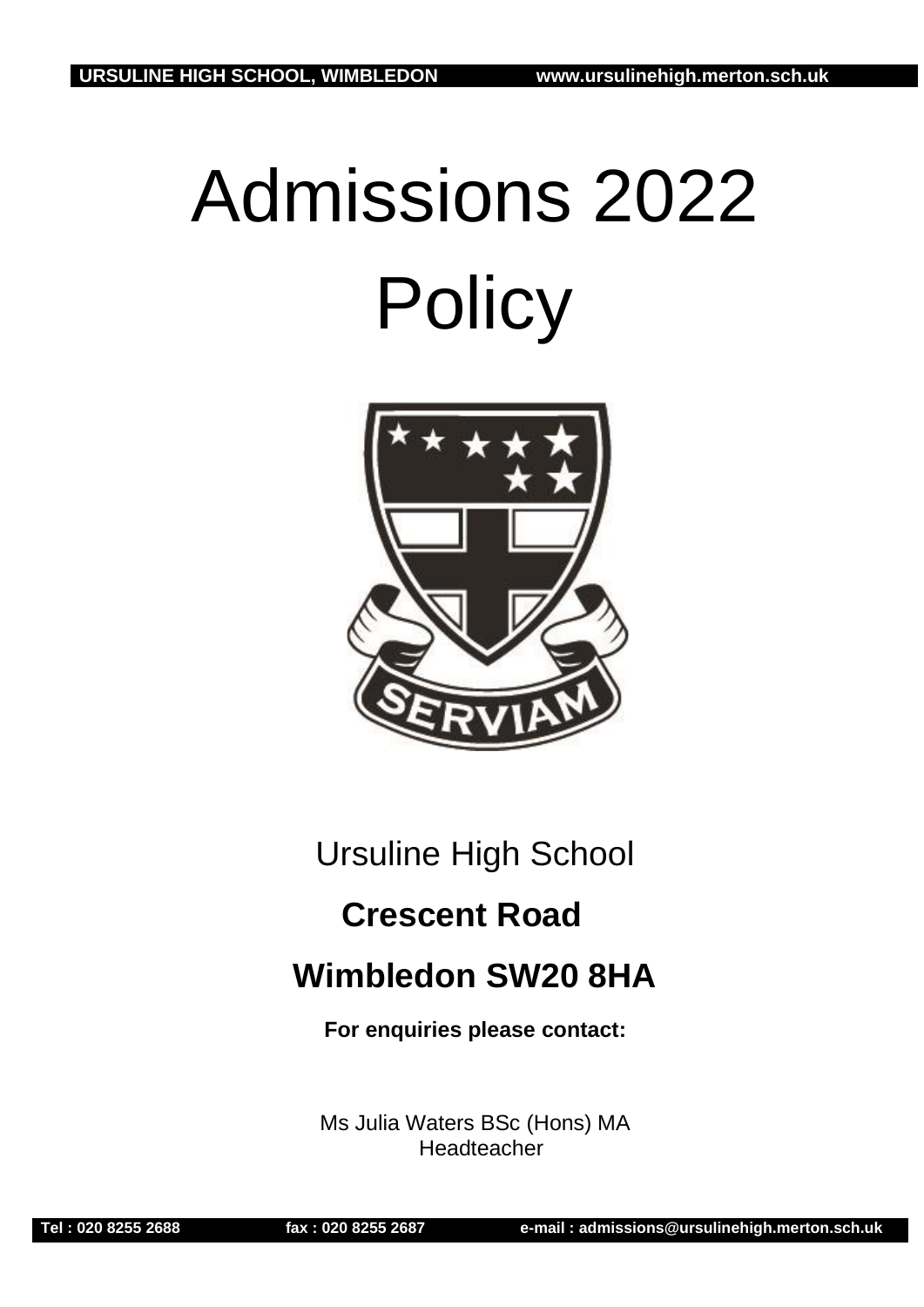Ursuline High School is a voluntary aided school in the Diocese of Southwark. It is in the trusteeship of the Diocese. The school is conducted by its governing body as part of the Catholic Church in accordance with its Trust Deed and Instrument of Government and seeks at all times to be a witness to Jesus Christ. The school exists primarily to serve the Catholic community and Catholic children always have priority of admission. However, the Governing Body welcomes all applications, particularly from those of other denominations and faiths who support the religious ethos of the school.

# **Admissions to Year 7 2022 Criteria**

There are a maximum of 210 places in Year 7. If the number of applicants exceeds the number of places the Governors will apply the following criteria selection in the order stated.

# **Criterion 1**

Looked after Catholic girls or looked after girls in the care of Catholic families, looked after Catholic girls who have been adopted or who have become the subject of a residence or guardianship order and Catholic girls who appear (to the admissions authority) to have been in state care outside of England and cease to be in state care outside of England as a result of being adopted.

#### ➢ *Parents/carers should submit:*

- *a) A certificate of baptism or evidence of reception into the Roman Catholic Church for their daughter with the Ursuline Supplementary Form.*
- *b) A letter from the relevant Local Authority confirming the legal status of the child, a copy of the care order, or a copy of the special guardianship order with the Ursuline Supplementary Information Form.*

## **Criterion 2**

Girls who are Baptised and Practising Catholics. (i)

- ➢ *Parents/carers should submit:*
	- *a) A certificate of baptism or evidence of reception into the Roman Catholic Church for their daughter with the Ursuline Supplementary Form.*
	- *b) Religious Practice Reference. If an applicant has moved parish within the last 3 years or practices in more than one Parish; A reference for each parish is required.*

#### **Definition of Practising Catholic**

- a. The applicant is a baptised Roman Catholic / has been received into the Catholic Church.
- b. For at least the last three years the applicant has regularly attended mass on Sunday / Saturday Evening [as a minimum, three out of four] and regularly on Holy Days of Obligation [as a minimum 3 out of four] except in times of sickness or for other urgent reasons.

#### **Girls will be ranked according to Mass attendance as follows:**

|                | <b>Mass Attendance</b>                                              |
|----------------|---------------------------------------------------------------------|
| A              | Weekly attendance [as a minimum 3 out of four] for at least 3 Years |
| B              | Fortnightly attendance for at least 3 Years                         |
| $\overline{C}$ | Monthly attendance for at least 3 Years                             |
| D              | Weekly attendance between 1-3 years                                 |
| E              | Fortnightly attendance between 1-3 years                            |
| E              | Monthly Attendance between 1-3 years                                |
| G              | Weekly attendance for less than 1 Year                              |
| H              | Fortnightly attendance for less than 1 Year                         |
|                | Monthly Attendance for less than 1 Year                             |
|                | Less than Monthly Attendance                                        |

Girls who never attend Mass, enrolled in the Catechumenate or who are not known to their priest will not be considered under Category 2, but in Category 5 'all other applicants'.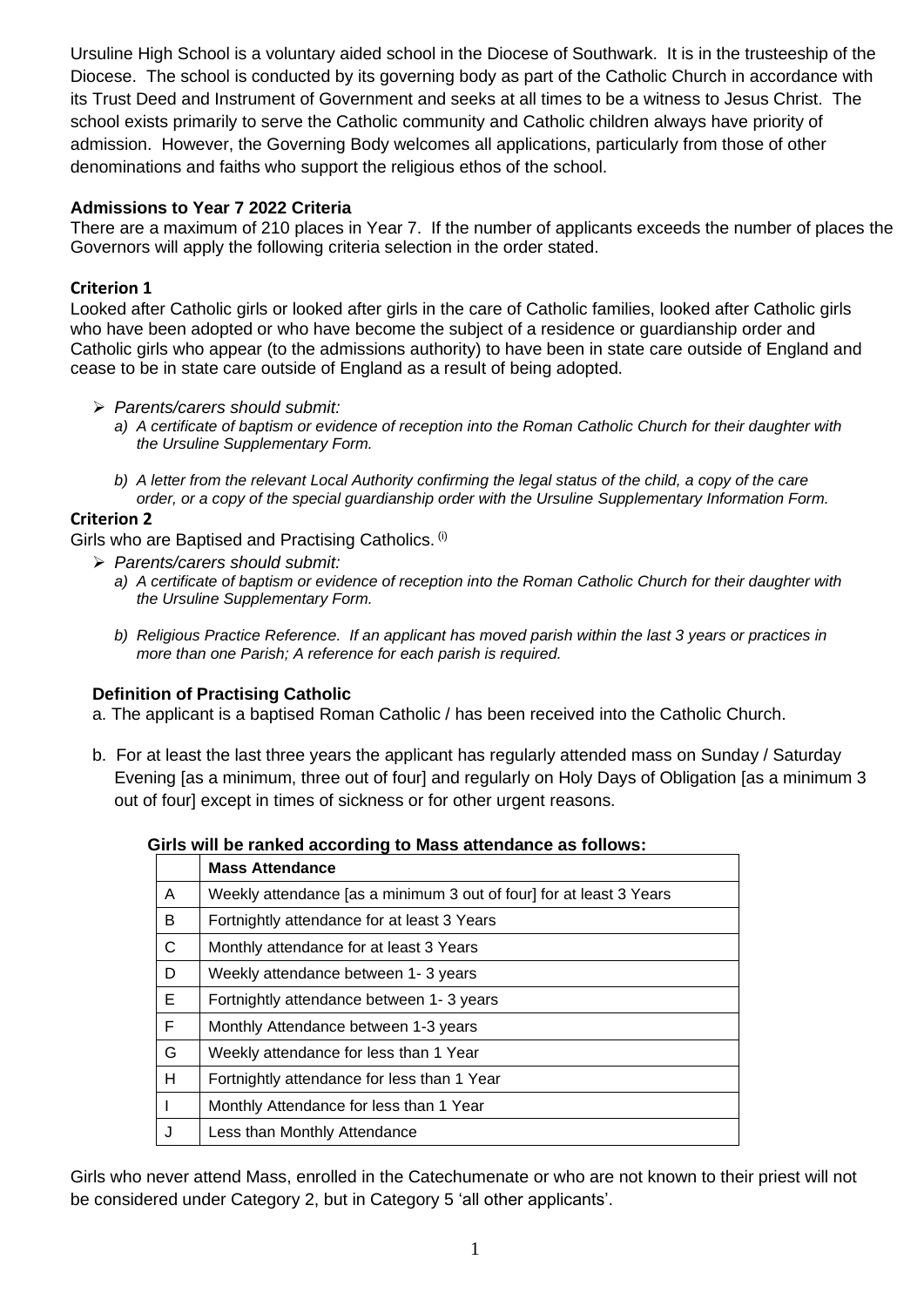#### **Evidence of Catholic Practice following the Coronavirus outbreak**

Evidence of Catholic Practice following the Coronavirus outbreak On the advice of the Education Commission of the Archdiocese of Southwark the governing body of Ursuline High School has agreed the following statement in order to clarify how its faith-based oversubscription criteria will be interpreted whilst churches are closed or attendance at church is not possible due to COVID19. This statement has been shared widely with parishes in order to ensure that determinations made by parish priests concerning regular practice of the faith are being made on a consistent basis.*"The suspension of the obligation to attend Sunday Mass was announced on 18th March 2020 by Bishops' Conference of England and Wales. If a student attended Mass at a certain frequency at a particular parish (or parishes) prior to 18th March 2020 then they will be considered to have attended Mass in that parish (or parishes) at the same frequency since that time. This will remain the case until the Sunday obligation is reintroduced by the Bishops."*

#### **Criterion 3**

Looked after girls, looked after girls who have been adopted or who have become the subject of a residence or guardianship order and girls who appear (to the admissions authority) to have been in state care outside of England and cease to be in state care outside of England as a result of being adopted.

➢ *Parents/carers should submit a letter from the relevant Local Authority confirming the legal status of the child, a copy of the care order, or a copy of the special guardianship order with the Ursuline Supplementary Information Form.*

#### **Criterion 4**

Girls who are Practising Christians and those of Other Faiths

➢ *Parents/carers must submit a reference on headed paper from the family's minister of religion / Faith Leader stating their daughter is a member of the relevant faith.*

#### **Criterion 5**

All other applicants i.e. applicants who do not meet the criteria above.

#### **Oversubscription** *within each Criterion*

Within each criteria and sub-criteria priority will be given to girls in the following order:

- 1. Girls who will have a sister at the Ursuline or a brother at Wimbledon College in September 2022. Sisters at Ursuline High School are checked against the school's data management system. Brothers are confirmed by the Admissions Officer at Wimbledon College. <sup>(iii)</sup>.
- 2. A girl whose parent is a member of staff, where the member of staff has been employed at the school for two years at the time at which the application for admission is made and/or the member of staff is recruited to fill a vacant post for which there is a demonstrable skill shortage.
- 3. Girls who have a strong social or compassionate need which makes the school particularly suitable.
	- *Governors will assess strong and relevant evidence. A letter must be provided by the present school and an appropriate authority (e.g., qualified medical practitioner, education welfare officer, social worker, priest). This must be submitted with the Supplementary Information Form; otherwise, it will not be possible to take the need into account.*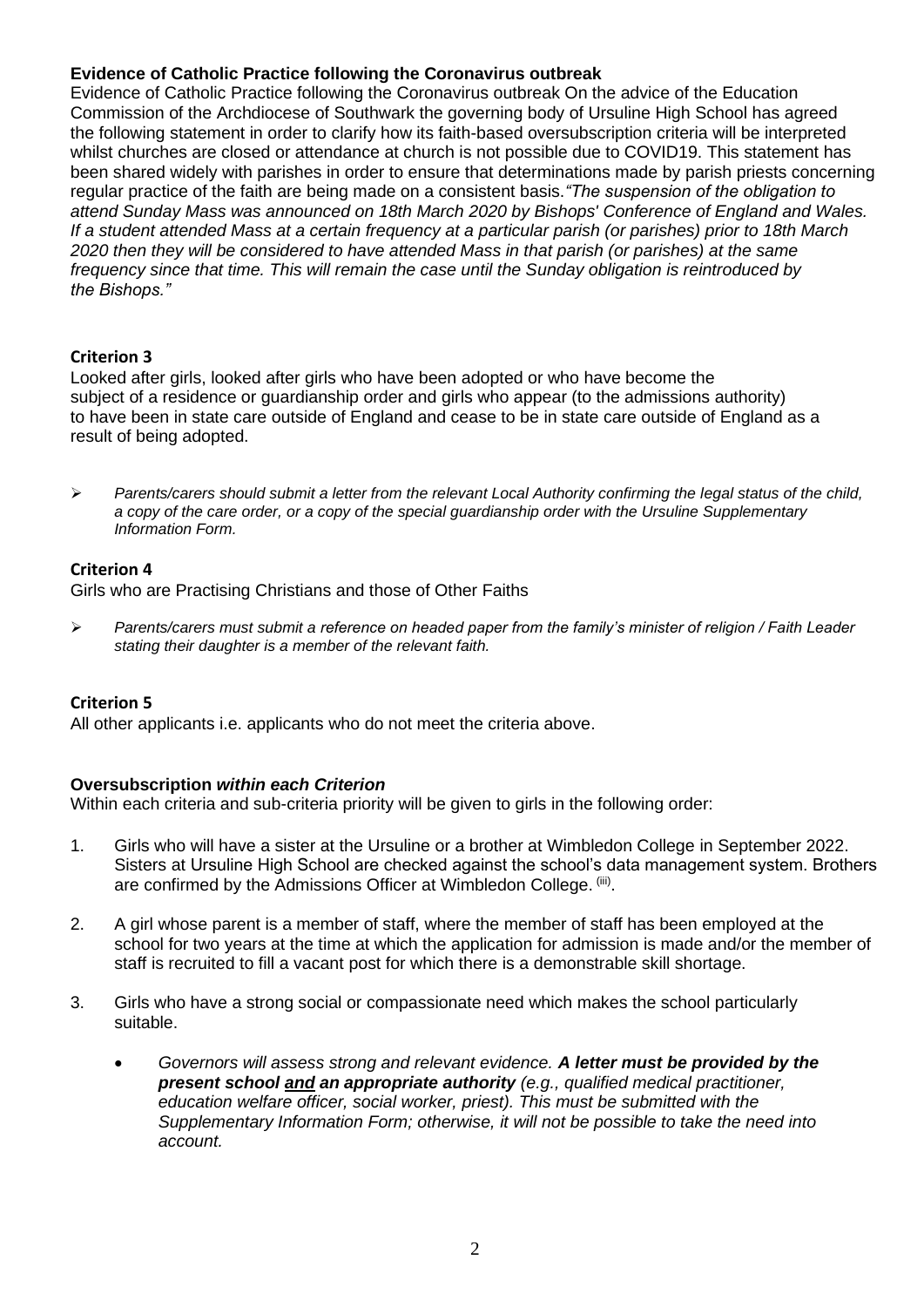- 4. Girls who live nearest to the Ursuline. The distance will be measured by the London Borough of Merton on behalf of Ursuline High School using a GIS system from the girl's homes to the main gates in Crescent Road.
- 5. Where the last remaining place is to be allocated and two or more children are deemed to live at the same distance from the school the place will be decided by the drawing of lots.

#### **Applications for Year 7**

Girls transferring from Year 6 at Primary School to Year 7 at Secondary School must do so through the London-Wide Co-ordinated Admissions Scheme. All applicants must submit the Common Application Form (CAF) to the girl's Local Authority, as well as submitting the Supplementary Information Form (SIF) directly to the School. If an applicant names the school on the CAF but the school does not receive the SIF, the application will only be ranked against the final 'Other applicants' category.

#### **The deadline for the Year 7 Supplementary Information Form is by 31 st October 2021.**

#### **Pupils with an Education, Health and Care Plan (EHCP)**

The admission of pupils with an EHC Plan is dealt with by a separate procedure. The procedure is integral to the making and maintaining of statements and EHC plans by the pupil's home local authority. Details of this separate procedure are set out in the SEND code of practice. Pupils with a statement or EHC plan naming the school will be admitted without reference to the above criteria.

#### **Appeals**

Parents whose applications for places are unsuccessful may appeal to an Independent Appeal Panel set up in accordance with sections 88 and 94 of the School Standards and Framework Act 1998. Appeals must be made in writing and must set out the reasons on which the appeal is made. Appeals should be made to the Admissions Appeal Clerk at the school address. Parents/Carers have the right to make oral representations to the Appeal Panel. The decision of the panel is final.

#### **Waiting Lists**

Parents of children who have not been offered a place at the school may ask for their child's name to be placed on a waiting list. The waiting list will be operated using the same admissions criteria listed above. Placing a child's name on the waiting list does not guarantee that a place will become available. This does not prevent parents from exercising their right to appeal against the decision not to offer a place. The Waiting List will be maintained until the end of August 2022. Parents, who wish their daughter's name to remain on the list from September 2022, must inform the Admissions Officer in writing or by e-mail. A new list will commence in September 2022. It is possible that when a child is directed under the local authority's fair access protocol they will take precedence to some members of that faith.

#### **Late Applications**

Any late applications will be considered by the Governors' Ethos and Admissions Committee, in the event of there being any available places using the above criteria. If all places have been filled, parents will be offered the opportunity of placing their child's name on the waiting list. This does not prevent parents from exercising their right to appeal against the decision not to offer a place. Parents should be aware the Local Authority have their own rules and procedures for late applications and may refuse some late applications.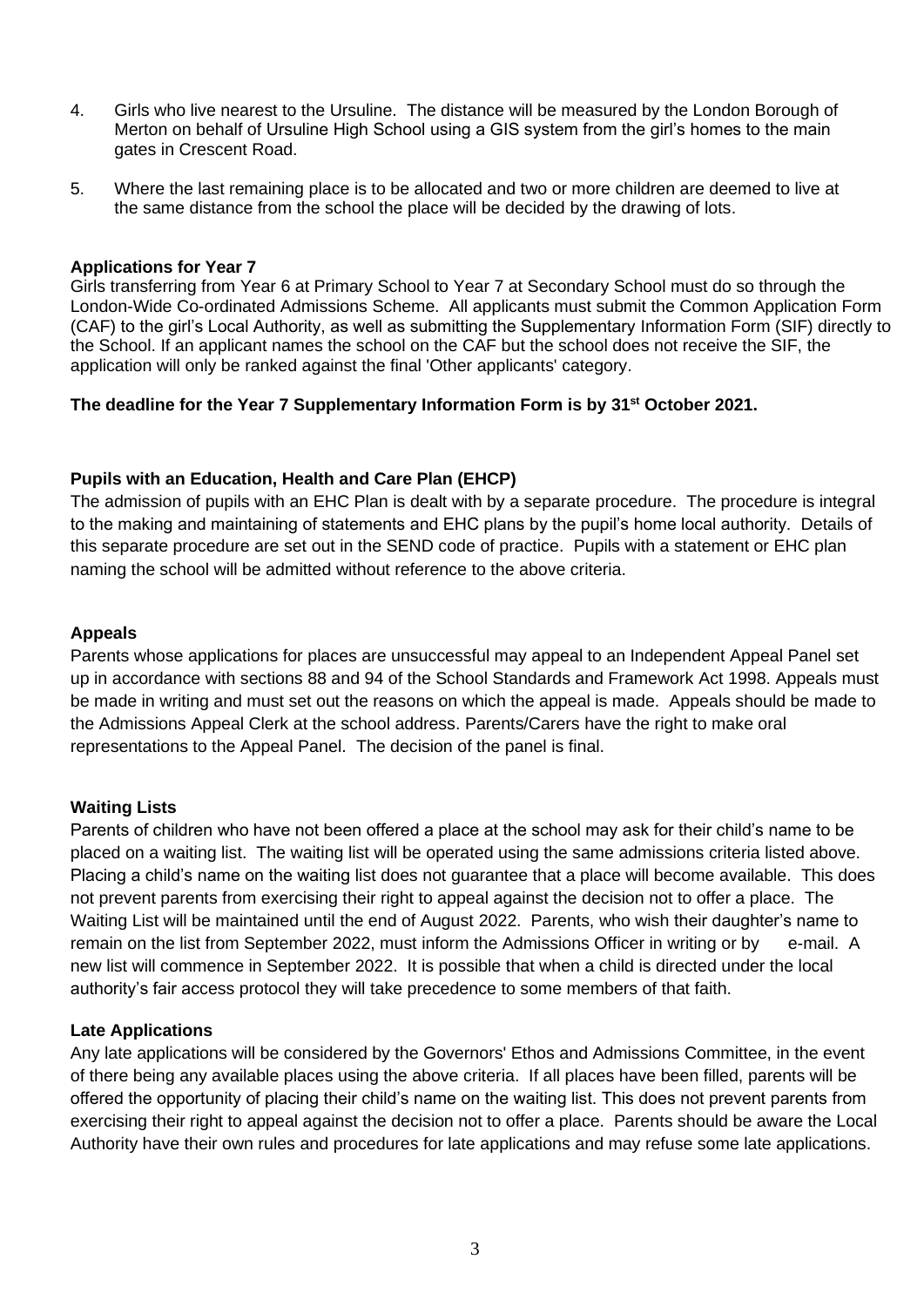## **Applications to Year 8 to 11 (In-Year Casual Admissions)**

Parents of girls wishing to apply for a place in Years 8 – 11 at the Ursuline High School, or who are already in Year 7 at a secondary school, can do so by contacting the school's Admissions officer to enquire about potential vacancies and the applications process, including completing the Ursuline High School Supplementary Information to enable the governors to rank the application according to our Admissions Policy. If no supplementary information is completed, applicants will only be ranked against the final 'Other applicants' category. The governors will use the same criteria to rank the application as that listed above.

They will also need to contact Merton School Admissions [www.merton.gov.uk/admissions](http://www.merton.gov.uk/admissions) and complete the In Year application for Merton Schools form provided by Merton council.

Once Merton Council have processed the application and the Supplementary Information has been submitted to Ursuline High School, the school will notify the applicant of the outcome within 10 school days.

If a place is available, it will be given at the earliest opportunity. The offer of a place will be made by the school on behalf of the governors. If a place cannot be offered because the school's accommodation and resources are fully committed, parents will be offered the opportunity of placing their child's name on the waiting list. This does not prevent parents from exercising their right to appeal against the decision not to offer a place following the procedure above.

## **Applications Outside Normal Age Group**

Children are educated in school with others of their age group. However, parents may request that their child is exceptionally admitted outside their age group. The Governors will decide whether or not the individual child's circumstances make this appropriate, taking into account of the child's individual needs and abilities and considering which year group these needs can best be met. Such requests will only be agreed in exceptional circumstances.

Teachers are skilled at differentiating the curriculum to meet a diverse range of needs. Before deciding to apply to submit a request, parents should visit the school. The teachers will be able to explain the provision on offer to children in the year of entry, how it is tailored to meet the needs of all pupils and how the needs of these pupils will continue to be met as they move up through the school. They may also be able to allay any concerns the parent may have.

Decisions will be made based on the circumstances of each case and in the best interests of the child concerned. This will include taking account of the parent's views; information about the child's academic, social, and emotional development; where relevant, their medical history and the views of a medical professional; whether they have previously been educated out of their normal age group; and whether they may naturally have fallen into a lower age group if it were not for being born prematurely.

All requests should include recent professional evidence of the child's circumstances which make education outside the age group necessary. Evidence must be of the individual child's need, rather than general factors which relate to a wider group of children born at a similar time.

Parents requesting admission to an age group below the child's actual age should apply for the child's actual age group before the relevant closing date. The request for later admission should accompany the application. This enables the application to be processed and a school place secured in the child's actual age group if the request is refused by the Governing Body. Parents will be informed of the outcome of their request prior to offer day.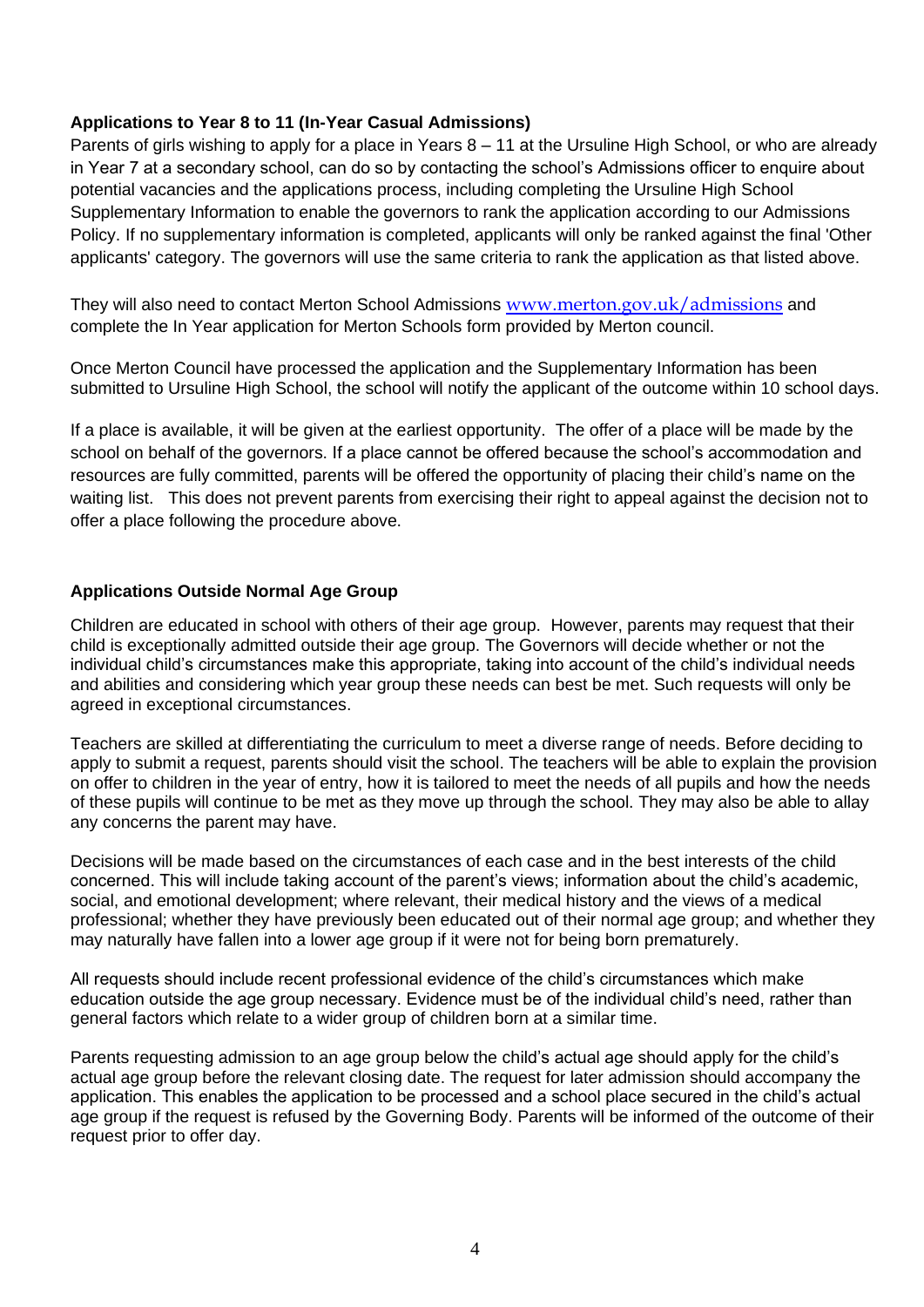#### **Fair Access Protocol**

The school participates in Merton local authority's Fair Access Protocol to allocate places to vulnerable and other children in accordance with the School Admission Code 2014. Admitting pupils under the protocol may require the school to admit above the planned admission number for a relevant year group and ahead of any waiting list. A copy of the Fair Access Protocol can be obtained from the Admissions Officer.

# **Admissions to Year 12**

There are 180 places in the Sixth Form, 50 places are for external applicants. If courses are oversubscribed (and many are), priority for places will be given in the following order:

- 1. Current UHS students who meet the entry requirements as listed in the school Prospectus.
- 2. External applicants who meet the entry requirements.
- 3. Current UHS students who do not meet the entry requirements but for whom a workable programme of studies can be arranged.
- 4. External applicants who do not meet the entry requirements but for whom a workable programme of studies can be arranged.

If you do not meet the entry requirements for some courses, you may still be offered a place:

- a) If there are places available on a course once those who do not meet the entry requirements have been counted.
- b) If we believe that you are able to meet the academic demands on the course (taking into account your GCSE performance and prior academic achievement).

We will not offer places to current UHS or external applicants who fail to meet the entry requirements and for whom we believe are unable to meet the academic demands of the course.

#### **Admissions to T Level Course Year 12**

There are an additional 20 places in the Sixth Form for either internal or external applicants for the Digital T level Course.

Admission is open to both boys and girls in line with the Equality Act 2010

*"Schedule 11 - (3) That assumption is that pupils of the opposite sex are to be disregarded if: — (b) their numbers are comparatively small, and their admission is confined to particular courses or classes. (4) In the case of a school which is a single-sex school by sub-paragraph (3)(b), section 85(2)(a) to (d), so far as relating to sex, does not prohibit confining pupils of the same sex to particular courses or classes."*

If the course is oversubscribed, priority will be given on the basis of average point score at GCSE.

#### **Entitlement to free education**

The government has strict checks on entitlement to free education after the age of 16. You are only entitled to a free place in the Sixth Form if you are an EU Citizen or have a Visa which the Immigration Service has stamped allowing you to access state support in the UK.

If your visa is marked 'no recourse to public funds', we cannot offer you a place in the Sixth Form. Passport checks will be carried out an all Sixth Form applicants on the Year 12 Induction Day.